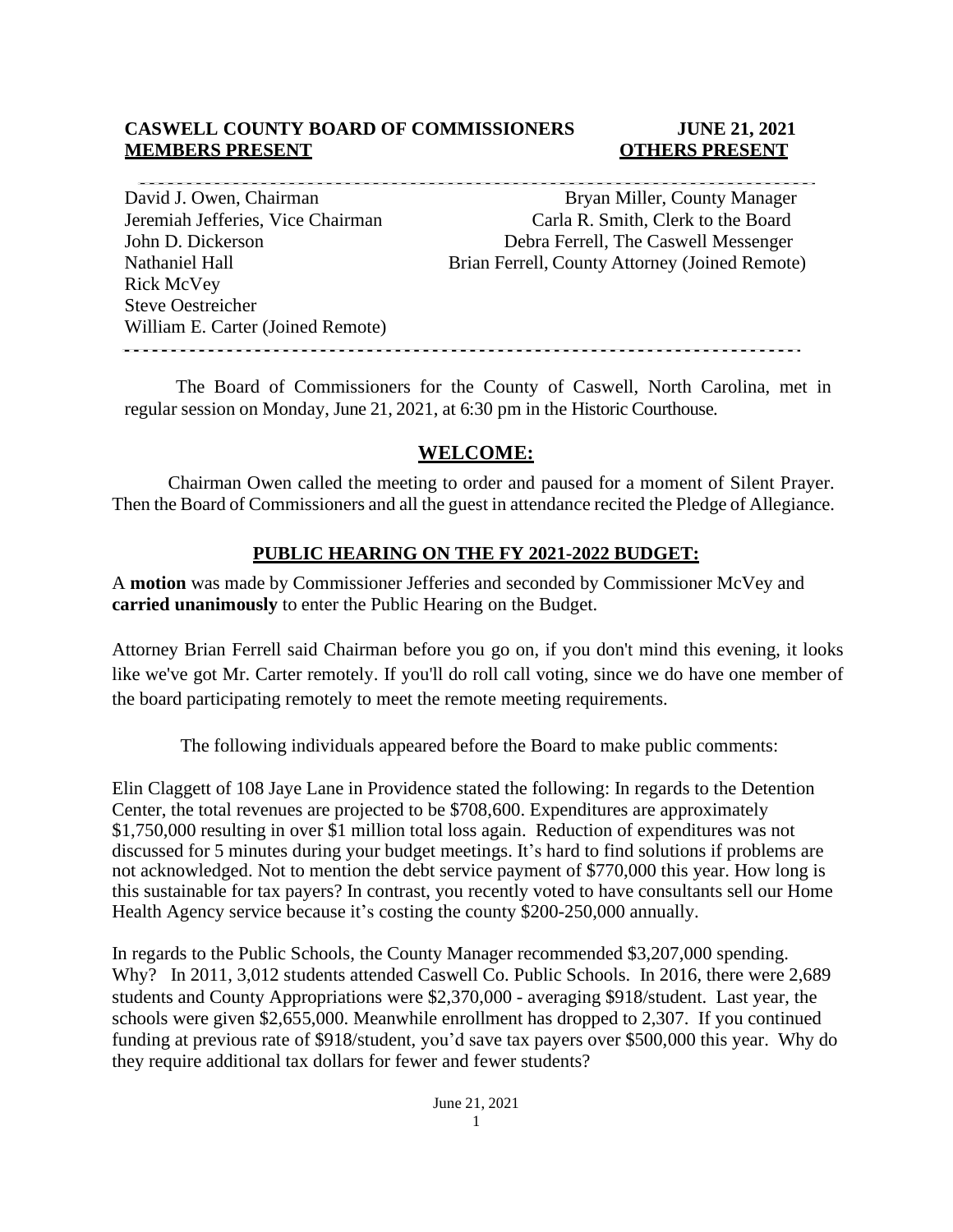According to 2019 census, there are still over 3,000 children, ages 5-18, in Caswell, meaning over 700 are attending home schools, charter schools or other public schools. During the last 3 School Board meetings alone, 17 students have requested transfers to other public school districts. At the current \$1,150/student, that's a quick \$20,000 payment reduction. Additionally, Caswell's State supplement per student is the 14<sup>th</sup> highest in the state, compensating for smaller tax base for local funding in Tier 1 counties.

Above and beyond the local operating budget, an additional \$552,000 of "Local Operating Expansion Budget and Capital Outlay" is to be handed over to the schools. Why? These wish list items included teachers' supplements, HVAC systems, activity bus, Social Worker, landscaping and electrical work. Their \$11.3 million in Stimulus budgets covers most of these items such as teacher retention, 5 positions, technology and HVAC. \$2.3 in unrestricted funds could support activity bus and landscaping. Did you not compare lists? What are you buying for \$552,000?

Not to mention the \$35,100,000 BYHS Construction project. Chariman Owen let Mrs. Claggett know that she had spoke for 3 minutes, which is the allotted time for Public Comments per our policy.

Rev. Bryon Shoffner of 150 Shoffner's Loop in Burlington thanked the Board for voting yes on zoning and hopes the planning Board will make its recommendations before the mortarium expires. He also spoke on adding safety measures in the Anderson Community.

Anita Foust of 2501 Hughes Mill Road in Burlington and asked for an alarm system in the Anderson Community to receive alert when an animal gets out of the Conservatory Center. She also thanked the Commissioners for voting yes on zoning.

Earnestine Hamlett had a few concerns but not about the budget. She was making a request to continue to receive the agenda. She also wanted updates about the redesign of the town square.

John Claggett of 108 Jaye Lane in Providence stated the following: With regards to Maintenance, currently Maintenance is short staffed with 2 housekeeping and 2 grounds crew to maintain 14 county facilities which include Farmer's Lake and Pelham Industrial Park areas. Request for 2 additional staff was dismissed as it would be a recurring expense. A proposal was made for approximately 5 buildings to be cleaned by a service that will cost \$120,000. Will this not be a recurring expense? Even with this additional cleaning service, the maintenance staff is severely stretched for the remaining 9 buildings & grounds without additional help. You have \$6 million in COVID & Stimulus funds which should cover cleaning & maintenance support staff.

Co-Square: A couple years ago, you invested an initial \$300,000 in Co-Square. Measur.io, their "anchor tenant", allegedly moved their headquarters to Yanceyville and was supposed to create jobs. However, they have failed to show up other than a sign on a door. Also, does this almost empty building really require professional cleaning service 3 times/week? Economic Development revenues are projected at \$8,000. Expenditures are listed as \$184,719 for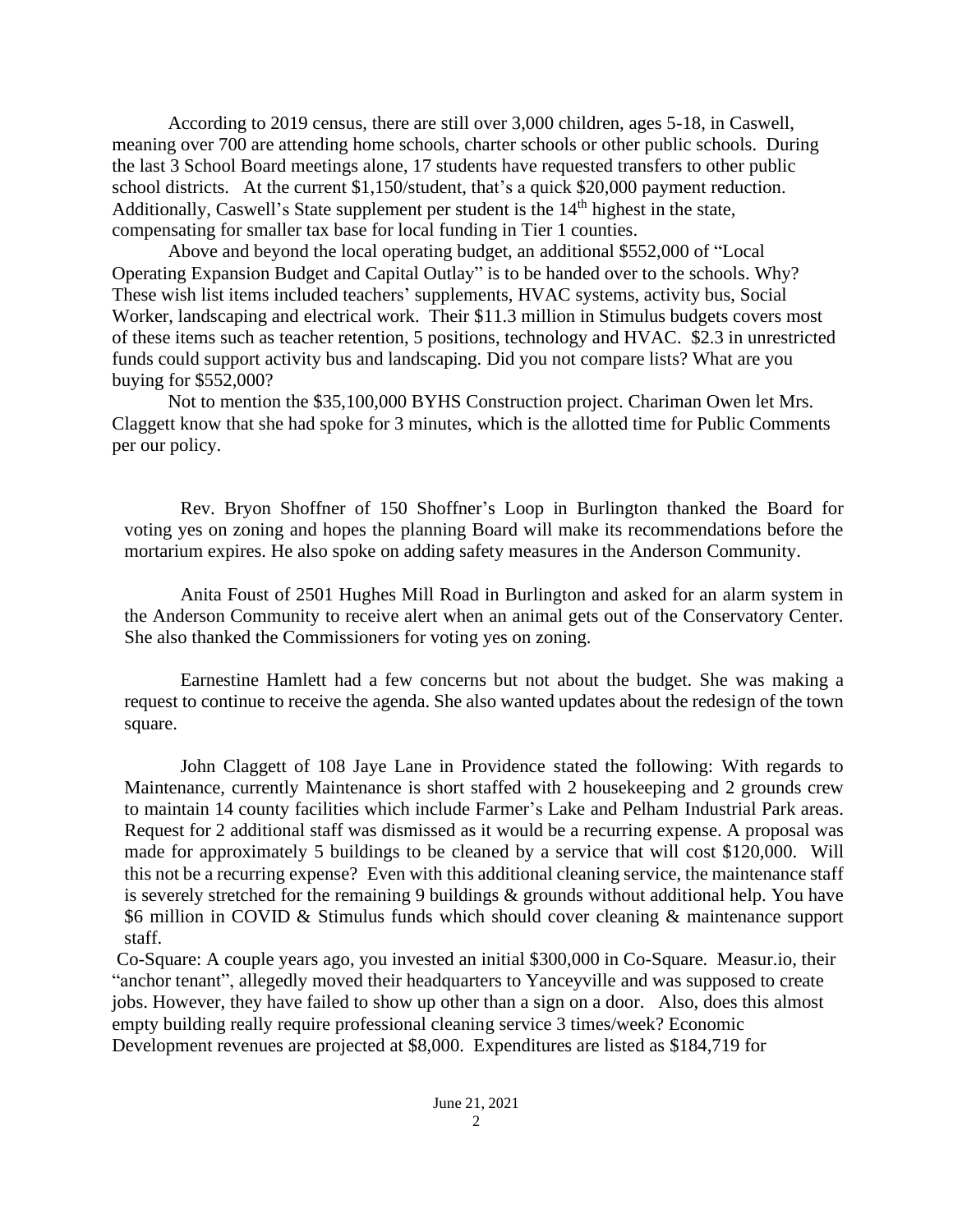Economic Development plus Co-Square operations of \$82,000. That leaves a total loss for economic development this year of \$192,911.

Vehicles: Over the past year, vehicle lease budget has increased from \$104,706 to \$342,106. Why does this county need 1 vehicle for every 2 employees?

A **motion** was made by Commissioner Jefferies and seconded by Commissioner Hall and **carried unanimously** to close the Public Hearing on the Budget.

#### **BOARD OF EQUALIZATION AND REVIEW:**

Thomas Bernard, Tax Director, said at this time, he has not received any value appeals for Mr. Wright, and is not sure if he has one tonight. Chairman Owen asked Mr. Wright if he was appealing any of the 2021 tax evaluations. Mr. Wright said yes and passed out an envelope of information to each of the Commissioners. Mr. Wright presented a map showing the mobile homes he has on the property. The mobile homes Mr. Wright own start at 487, 515, 539, 559 and 579. The second map shows 668 which is across the road. If you count all those mobile homes, you will have 6 mobile homes. Mr. Wright asked the Commissioners to turn to the back sheet where you will see Parcel 8627, which goes with mobile home 559. All the other mobile homes are on Parcel 8626. Mobile home 559 is cut out of that tract and is on a lot to itself. Then Mr. Wright asked the Commissioners to look at the last sheet that says 89 on it, you will see that same mobile home, and it has moved over to Parcel 8626. It moved in 2018. To get to the lie Mr. Wright spoke of at the last meeting, go behind the first 2 maps and it will explain why Mr. Wright felt it was a lie. Chairman Owen asked Mr. Wright if he was questioning the value that was assessed in the 2021 tax season on any of his property. Mr. Wright said yes on 8626. On July 13, 2017, The Caswell County Board of Equalization and Review decided that effective January 1, 2016, that Parcel 8626, which is 70.85 acres had an assessed valuation of \$155,395. After the Board made that decision, on August 8, 2017, Mr. Bernard wrote Mr. Wright a letter. It stated after reviewing the information, the tax office discovered that three of the mobile homes are sharing a well. The tax Office corrected their records and adjusted the equated values. It was adjusted down to \$141,343. On August 24, Mr. Wright requested the form to appeal it to the State Board of Appeals. On September 13, 2017, The State of NC Department of Revenue Property Taxes Division sent Mr. Wright a letter notifying him that they received his appeal from the Caswell County Board of Equalization and Review filed on August 14, 2017. On October 17<sup>th</sup> Mr. Wright received another letter from the State of NC Department of Revenue acknowledging receipt of his application for hearing filed on October 12, 2017. Once his appeal has been scheduled for a hearing, Mr. Wright will receive a letter of the hearing by mail approximately 50 days prior to the hearing. On November 28, 2017, a letter was received from Mr. Bernard stating that the Property Tax Division had contacted them regarding the appeal, and the property value was reduced to \$ 132,568. An adjustment was made to Mr. Wright's personal property taxes to include the mobile home, and a copy of the corrected real estate and personal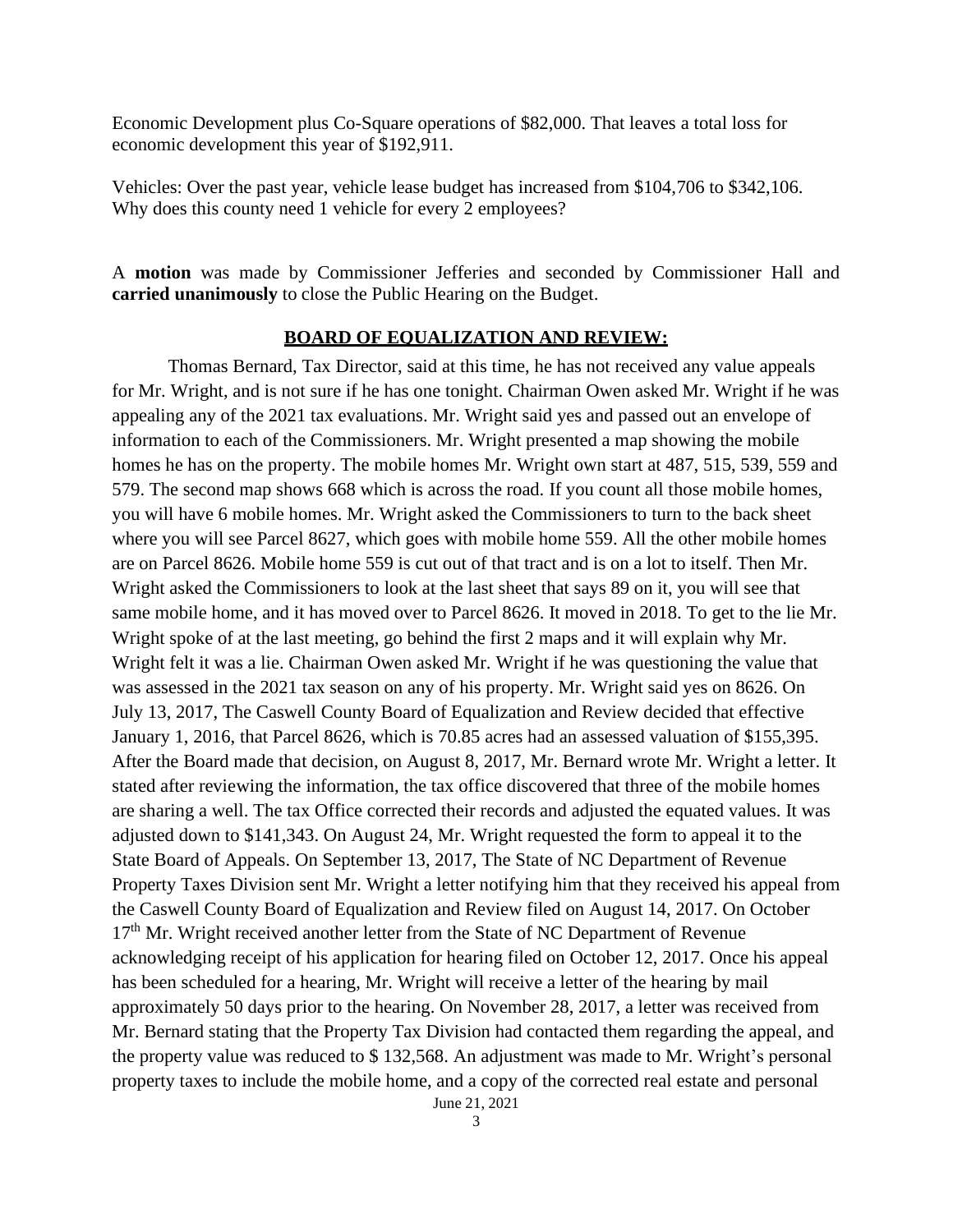property was attached to the letter. Chairman Owen then asked Mr. Wright what he was appealing on the value of the 2021 property. Mr. Wright said he is appealing the mobile home on Parcel 8626, which was moved from Parcel 8627. Chairman Owen then asked if he was appealing the value of the property or the fact that the mobile home moved from one place to another. Commissioner Dickerson said he spoke with Mr. Bernard at the Tax Office and there are only 2 trailers charged on the 2021 tax card. Mr. Wright feels he is being charged for a home site that is not there. Chairman Owen feels this is a prior year issue. Brian Ferrell asked if it be helpful, if he gave the standard that applies in taxpayer appeals to the Board of Equalization and Review. The taxpayer can appeal essentially one of three things. They can appeal the valuation of property, they can appeal the listing of property, or as you'll hear it your next case, they can appeal the denial of an exemption from taxation. In this case, it's not entirely clear to me whether you have a valuation appeal or whether you have a listing appeal, but no matter which type, the standard is the same. In North Carolina ad valorem, tax assessments are presumed to be correct. And when the assessment is challenged, the burden of proof is on the taxpayer to show that the assessment is erroneous. It's not enough that the taxpayer show that means adopted were wrong, it also must show the results achieved resulted in a value substantially greater than the true value of money, of a particular property. And again, the test is the greater weight of the evidence test. It requires that the taxpayer bring forward clear relevant persuasive evidence sufficient to persuade you that the presumption that the tax values are correct and overcome by the evidence. So that's your job here. You now have the evidence before you and must make a decision to deny the appeal and uphold the current valuation and listing or sustain the appeal and make some change to the current assessed value or the current tax rules. Commissioner Hall asked Mr. Bernard how many home sites Mr. Wright were charged for. Mr. Bernard said in 2021 there were 5 home sites on 8626. They share a well, so the values have been reduced. Commissioner Jefferies asked about the home site with no water or sewer system. Mr. Bernard said the one across the road belongs to the hunting club. Mr. Bernard spoke with the people. They do not have water, sewer, or electricity, but they have a port-a-john on the property. The home site is valued at \$8250 per the 2016 re-valuation of the land.

A **motion** was made by Chairman Owen and seconded by Commissioner McVey and **carried 6 -1** to deny any change in value or listing for the 2021 tax year. ( Commissioner Jefferies voted No)

Mr. Bernard presented the denial of tax exemption for Epic Caswell. It was denied based on NCGS 105.278.7 requiring a building on the property. Mr. Bernard found an example that was approved for tax exemption in 2019, and it was owned by a church. In 2020 a piece of property owned by Leasburg Volunteer Fire Department was approved. It had been denied in the past, but it now had a substation on the property. In 2010, Imbros, Inc presented a request for tax exemption on the property now owned by Epic Caswell, they were denied because the land was vacant. Pender County had a case where a church owned a piece of land and in 2003 the Tax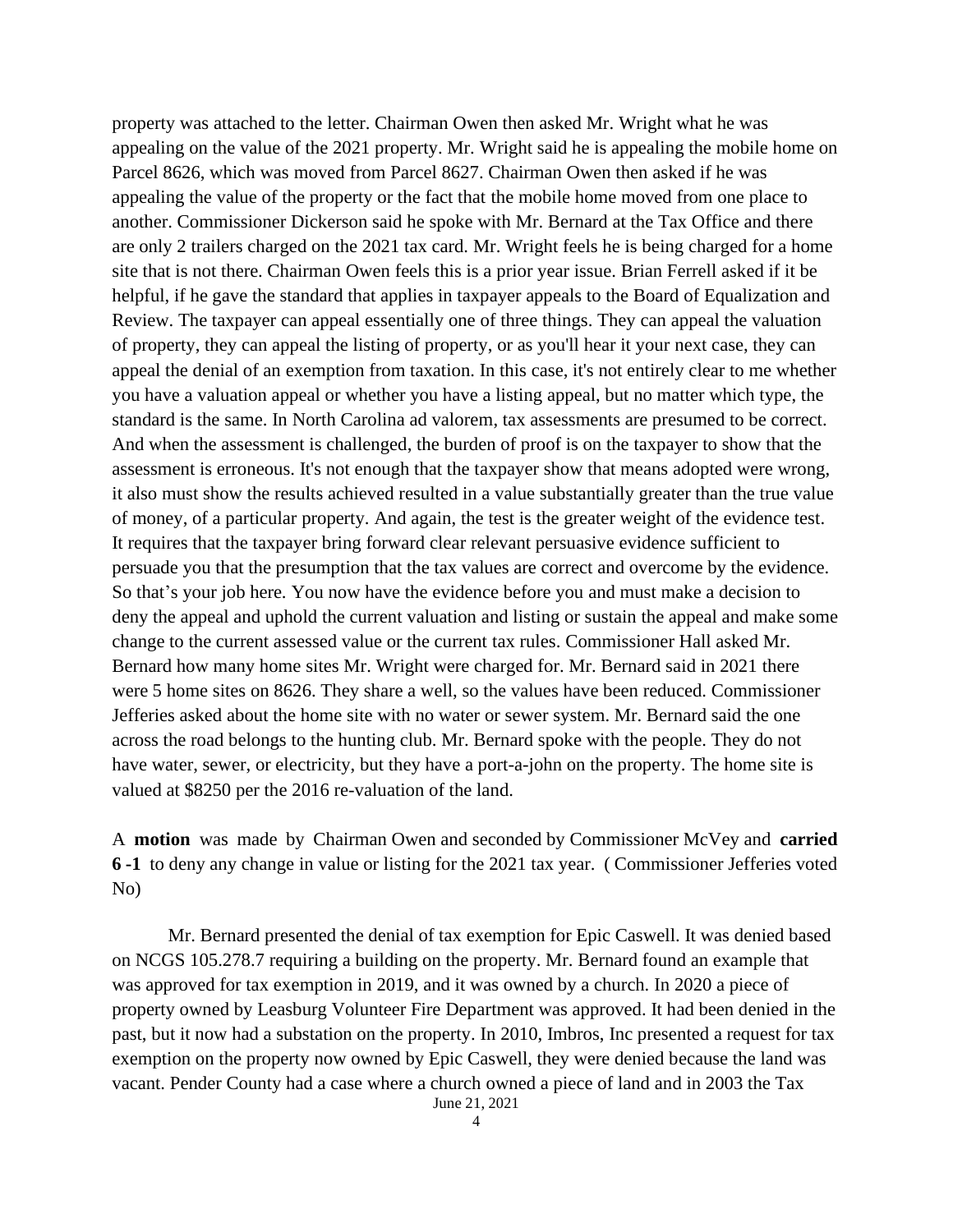Commission upheld the denial from the Board of E  $\&$  R. Attorney Ferrell said so essentially, it's the same wording in subsection a of the two statutes, the Court of Appeals held that because there was no building located on the property owned by the Church. It was not free to expand the definition of property, even if it wanted to do so, and so the Court decided based on the language of the Statute that because there was no building, it could not grant the exemption at that time. And the Court noted that if buildings are built in the future, the result may be different.

A **motion** was made by Chairman Owen and seconded by Commissioner McVey and **carried 6 -0** to deny the appeal for tax exemption for Epic Caswell. (Commissioner Hall abstained from the vote.)

The Board of Commissioners have heard the appeals from the Board of Equalization and Review, and the Commissioners will not conduct any more business for the Board of E & R until next year.

# **PUBLIC COMMENTS:**

The following public comments were emailed to the Board and were shared with the Commissioners via email.

Kenneth Darnell of 195 Barco Street in Yanceyville.

# **RECOGNITIONS:**

There were no recognitions from the Board.

# **ACTION ITEMS:**

# **APPROVAL OF AGENDA:**

A **motion** was made by Commissioner Jefferies and seconded by Commissioner McVey and **carried unanimously** to approve the Consent Agenda.

# **APPROVAL OF CONSENT AGENDA:**

Hearing no corrections, the Minutes will stand approved by Chairman Owen.

a. June 7, 2021 Regular Meeting Minutes

# **BOARDS AND COMMITTEES:**

There are Boards with more vacancies than applicants. Those Boards are as follows: Agricultural Advisory Committee, Board of Health, JCPC, Person-Caswell Lake Authority, Piedmont Community College Board of Trustees, Economic Development Commission, Adult Advisory Council, Hunting and Wildlife Advisory Committee, Jury Commission, and the Senior Center Advisory Committee.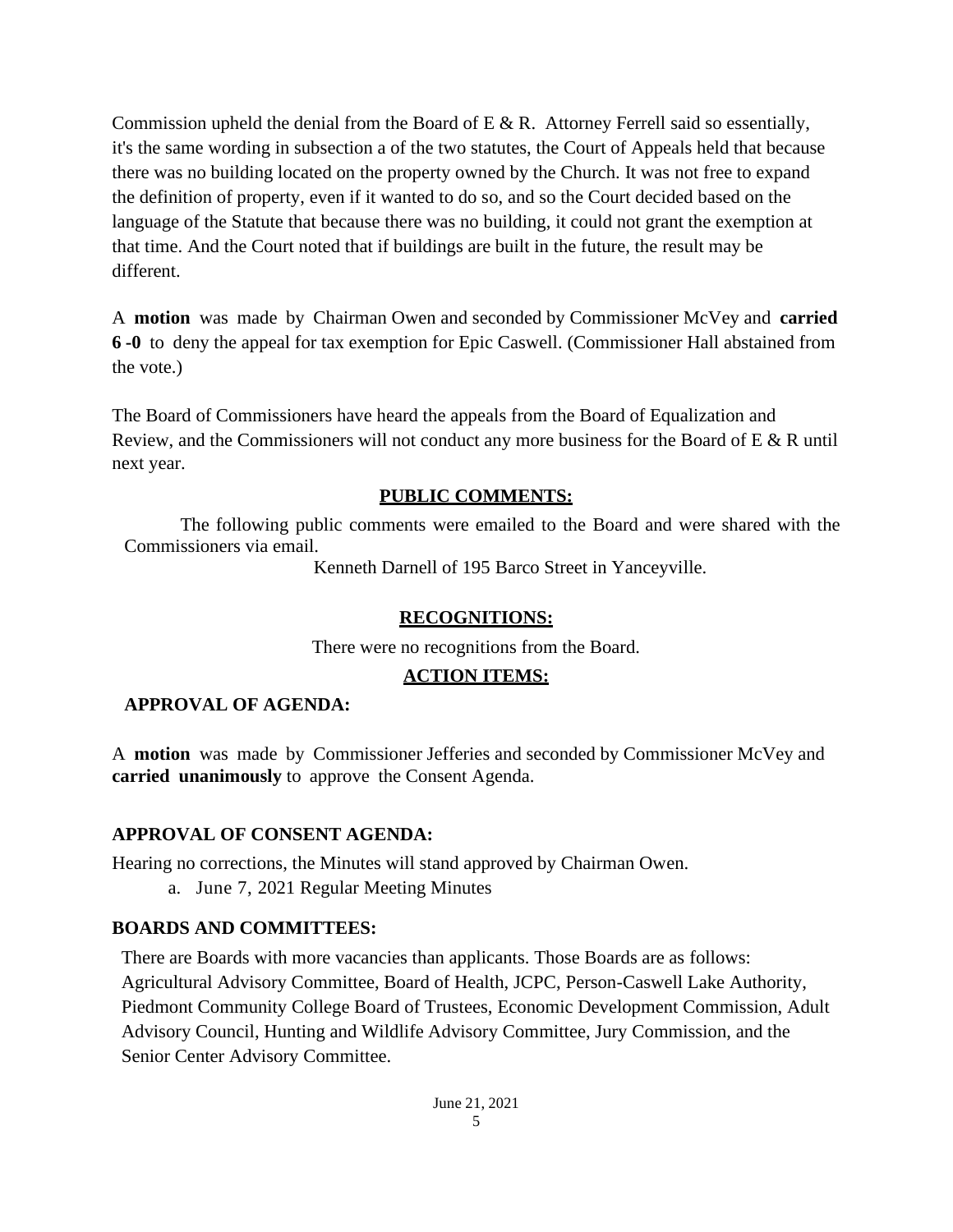A **motion** was made by Commissioner Jefferies and seconded by Commissioner McVey and **carried unanimously** to appoint the applicants to their respective boards.

ABC Board: Commissioner Oestreicher nominated Patricia Price Lea, and Commissioner Dickerson nominated C. Keith Tatum.

The votes were tallied and **carried 4-3** to appoint C. Keith Tatum to the ABC Board.

Farmer Lake Board: Commissioner Carter nominated Terry Harrelson, Jerry Sykes, Jamie Henderson, and Vennie Beggarly and Commissioner Hall nominated Vennie Beggarly, Jamie Henderson, and Bradley Taylor.

The votes were tallied, and the Commissioners will appoint Jerry Sykes, Vennie Beggarly, Jamie Henderson, and Terry Harrelson to the Farmer Lake Board.

Gunn Memorial Library Advisory Board: Commissioner McVey nominated Virginia Hodges, Cynthia Claiborne, Kimberly Eaton, Barbara Owen, and Sherry Stanfield-Oakley. There were no other nominations.

The Commissioners voted on that slate and **carried unanimously.**

The vacancy on the Social Services Board is appointed by the DSS Board.

The Tourism Development Authority has one vacancy but no applicants.

Planning Board: Commissioner Carter nominated Stephen Harris and Commissioner Oestreicher nominated Gay Pleasant.

The votes were tallied and **carried 5-2** to appoint Stephen Harris to the Planning Board.

# **EXPLOSIVE ORDINANCE**:

Commissioner Oestreicher said we covered this topic at our last meeting. The ordinance was voted on by those present with one minor change. It is Commissioner Oestreicher's thought that this needs to be put into the UDO format. County Manager Miller said it needs to be reformatted as all the other ordinances done by Munico with no impact on the wording. Attorney Ferrell said this is just a second hearing because one of our commissioners were out.

A **motion** was made by Commissioner Oestreicher and seconded by Commissioner McVey and **carried unanimously** to approve the explosive ordinance.

# **COSQUARE ONSTRUCTION CONTRACT:**

On April 16, 2021, the County owned coworking space CoSquare was damaged during an accident when a motorized vehicle struck the right front of the building. After determining the structural integrity of the building was intact, we solicited a quote from a local contractor to repair the damage to the building. The accident was submitted to our insurance company, and we received payment for the damages. The quote from the local contractor is less than the amount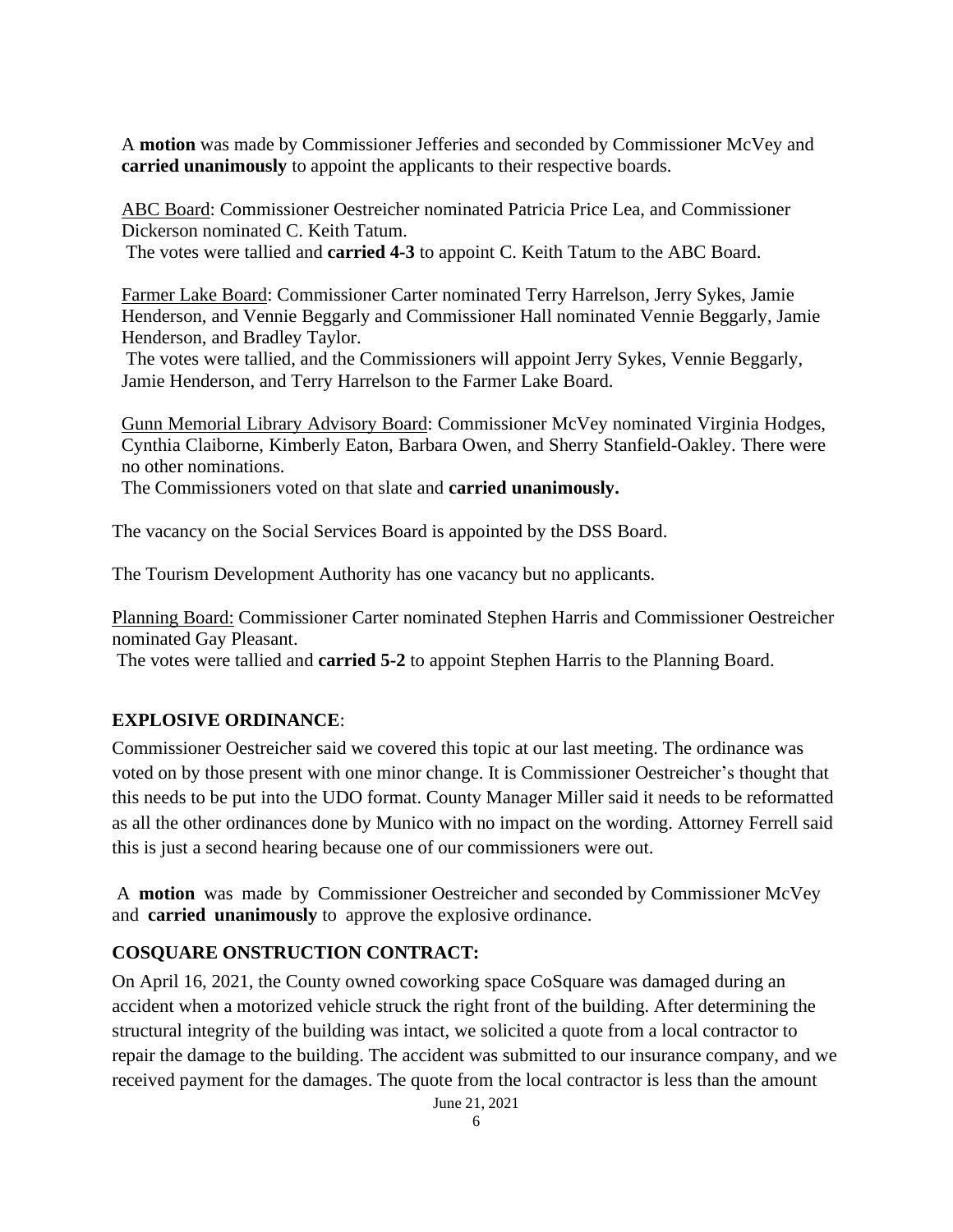received, and the quote is below the \$30,000 threshold for informal bidding. The quote is \$18,000.

A **motion** was made by Commissioner Hall and seconded by Commissioner Oestreicher and **carried unanimously** to approve the CoSquare Construction Contract.

# **DISCUSSION ITEMS:**

Commissioner Hall asked where we stand in terms of Covid vaccinations for staff. County Manager, Brian Miller said Covid vaccinations for staff were left up to staff. Staff was not required to get the Covid vaccine. However, staff was strongly encouraged to be vaccinated. So, no record is being kept of which employees has receive the vaccine due to HIPPA regulations. Commissioner Hall feels Local and State government will have an impact on school systems and community in regard to the Covid vaccine. Commissioner Hall feels the Board needs to discuss where the county and county staff stand. Chairman Owen will add this to the agenda for the second meeting in July.

# **COUNTY MANAGER'S UPDATES:**

County Manager Miller had 2 updates. The County has received \$2,195,281 American Recovery Plan funding from the government that was applied for by the Finance Department. The reason we did not entertain a Public Hearing on Zoning tonight is because the Caswell County unified development ordinance section 4.1.3.3 which states completed applications shall be received at least 30 days prior to the Planning Board meeting at which the Planning Board first considers the proposed amendment. The Board of Commissioners made application on June  $7<sup>th</sup>$ . So, the Planning Board can not take this up for 30 days from June  $7<sup>th</sup>$ . If the Planning Board deems it appropriate, they can have a special meeting on July  $8<sup>th</sup>$  to take up this issue, but not before. We want to follow the order of our ordinances and NC State statute 160D-604, which states that the governing board shall not hold its required hearing or take action until it has received a recommendation regarding the regulation from the Planning Board. Commissioner Oestreicher asked if the 30 days is the minimum or can the Planning Board hold a meeting before the 30 days are up. County Manager Miller said he thinks we should wait 30 days and Attorney Ferrell agrees with the County Manager.

# **COMMISSIONER COMMENTS:**

Commissioner Hall asked at what point will we do the final vote on the Confederate Statute in the Town Square. Chairman Owen said in July the Board will get the results from the survey and after that they will began making decisions on where they move the statute. Dickerson asked if there had been any cost estimates for the move. County Manager Miller said no because we must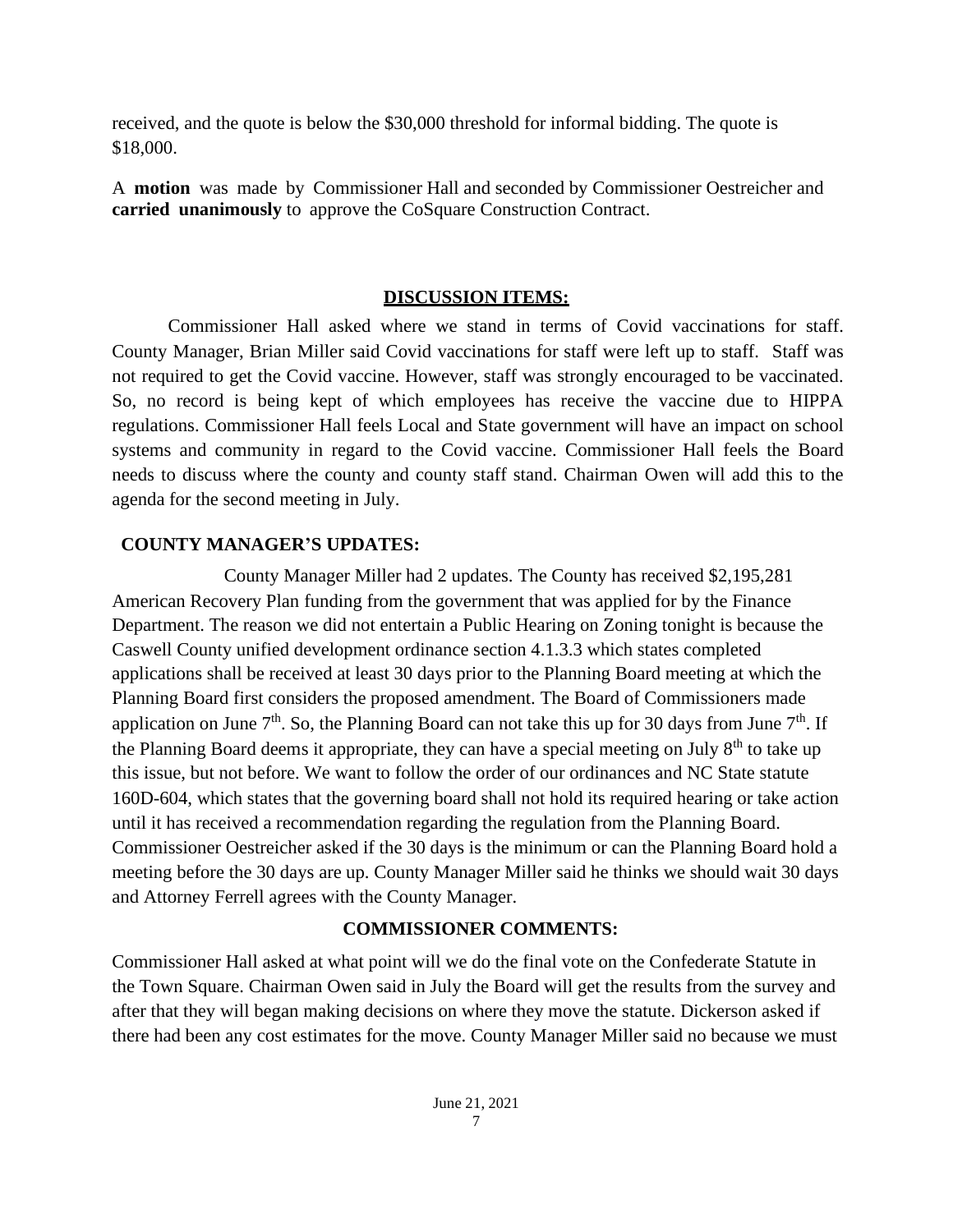first decide if we will relocate the monument and where it will be relocated. Then we can look at the variable in costs of moving the monument.

# **ANNOUNCEMENTS AND UPCOMING EVENTS:**

Recessed Budget Meeting will be on Wednesday, June 23, 2021, at 9:00 am at CoSquare.

Tour of Bartlett Yancey High School on Thursday, June 24, 2021. The tours are at 4 pm and 5 pm. Chairman Owen said he will tour at 4 pm. There will be no county business discussed at this event. Attorney Ferrell said we will need to notice it as a Public Meeting.

Commissioner McVey reminded everyone of the Fireworks on July  $3<sup>rd</sup>$ , 2021 in the Square.

Commissioner Hall was contacted by a representative from Cycle NC Mountains to the Sea Cycle Trip. The event was cancelled last year, but the year before they stopped in Yanceyville. They were very pleased and plan to stop here again this year. The Cycle date is October 5<sup>th</sup>. We want to make this as good or better than two years ago.

Chairman Owen then mentioned the Arts council has an event on the  $2<sup>nd</sup>$  Saturday of each month from 10 am to 2 pm. They open the Museum, Mercantile and other businesses that are not usually open on Saturday.

Commissioner Hall said he was contacted by a citizen and chastised royally for not attending the BYHS graduation. Chairman Owen said the Board did not receive anything.

# **ADJOURNMENT:**

Commissioner McVey made a motion at 7:57 pm to adjourn, seconded by Commissioner Jefferies and the motion carried unanimously.

Attachments: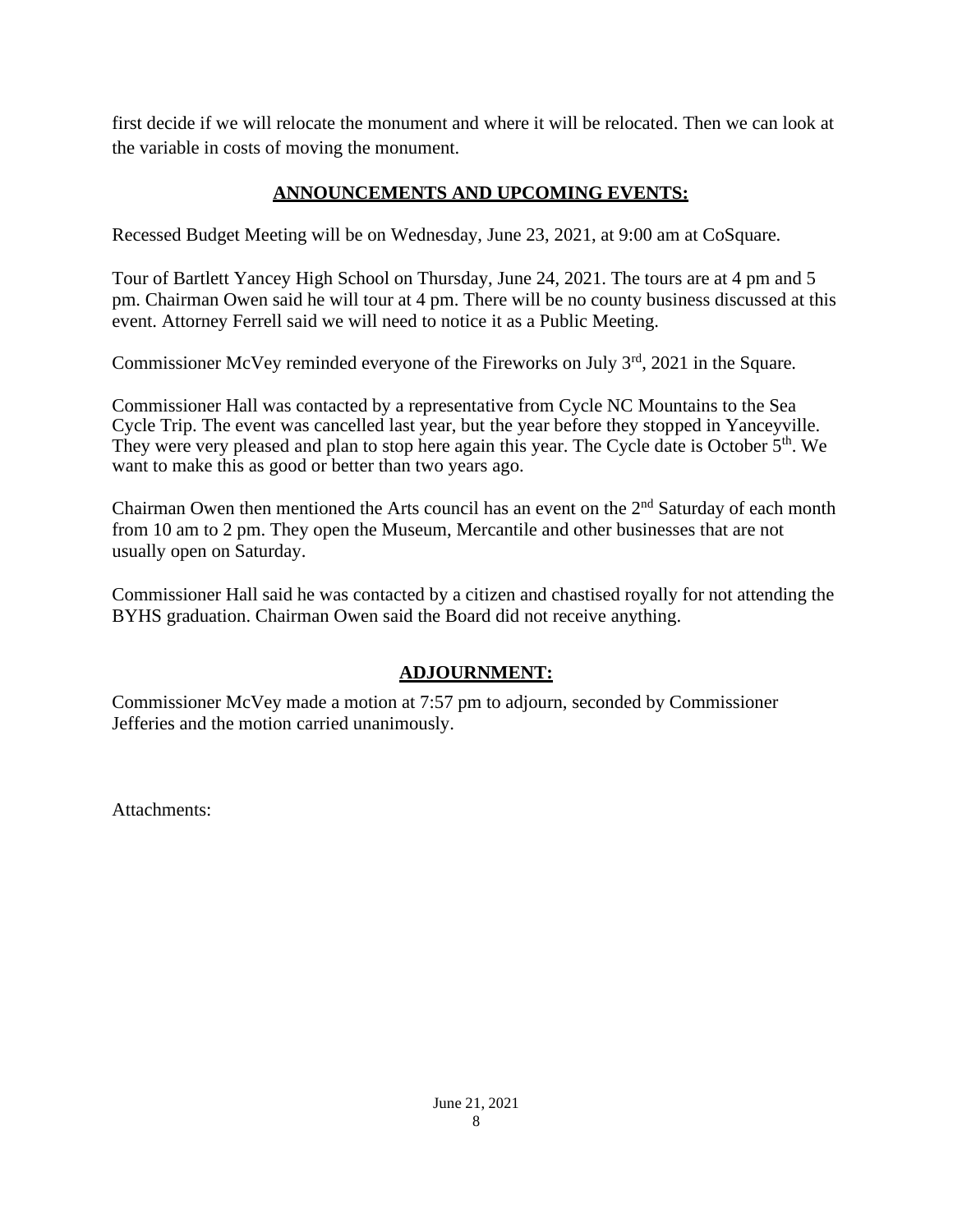#### **Board of County Commissioners meeting 6/21/2021 Public Hearing – Budget 2021-2022**

By Elin Claggett, Ph.D @ 108 Jaye Lane, Providence, NC

#### **Detention Center**

Total revenues are projected to be \$708,600. Expenditures are approximately \$1,750,000 resulting in over \$1 million total loss again. Reduction of expenditures was not discussed for 5 minutes during your budget meetings. It's hard to find solutions if problems are not acknowledged. Not to mention the debt service payment of \$770,000 this year. How long is this sustainable for tax payers?

In contrast, you recently voted to have consultants sell our Home Health Agency service because it's costing the county \$200-250,000 annually.

#### **Public Schools**

The County Manager recommended \$3,207,000 spending. Why? In 2011, 3,012 students attended Caswell Co. Public Schools. In 2016, there were 2,689 students and County Appropriations were \$2,370,000 averaging \$918/student. Last year, the schools were given \$2,655,000. Meanwhile enrollment has dropped to 2,307. If you continued funding at previous rate of \$918/student, you'd save tax payers over \$500,000 this year. Why do they require additional tax dollars for fewer and fewer students?

According to 2019 census, there are still over 3,000 children, ages 5-18, in Caswell, meaning over 700 are attending home schools, charter schools or other public schools. During the last 3 School Board meetings alone, 17 students have requested transfers to other public school districts. At the current \$1,150/student, that's a quick \$20,000 payment reduction. Additionally, Caswell's State supplement per student is the 14<sup>th</sup> highest in the state, compensating for smaller tax base for local funding in Tier 1 counties.

Above and beyond the local operating budget, an additional \$552,000 of "Local Operating Expansion Budget and Capital Outlay" is to be handed over to the schools. Why? These wish list items included teachers' supplements, HVAC systems, activity bus, Social Worker, landscaping and electrical work. Their \$11.3 million in Stimulus budgets covers most of these items such as teacher retention, 5 positions, technology and HVAC. \$2.3 in unrestricted funds could support activity bus and landscaping. Did you not compare lists? What are you buying for \$552,000?

Not to mention the \$35,100,000 BYHS Construction project.

#### **Maintenance**

Currently Maintenance is short staffed with 2 housekeeping and 2 grounds crew to maintain 14 county facilities which include Farmer's Lake and Pelham Industrial Park areas. Request for 2 additional staff was dismissed as it would be a recurring expense. A proposal was made for approximately 5 buildings to be cleaned by a service that will cost \$120,000. Will this not be a recurring expense? Even with this additional cleaning service, the maintenance staff is severely stretched for the remaining 9 buildings & grounds without additional help. You have \$6 million in COVID & Stimulus funds which should cover cleaning & maintenance support staff.

#### **Co-Square**

A couple years ago, you invested an initial \$300,000 in Co-Square. Measur.io, their "anchor tenant", allegedly moved their headquarters to Yanceyville and was supposed to create jobs. However, they have failed to show up other than a sign on a door. Also, does this almost empty building really require professional cleaning service 3 times/week? Economic Development revenues are projected at \$8,000. Expenditures are listed as \$184,719 for Economic Development plus Co-Square operations of \$82,000. That leaves a total loss for economic development this year of \$192,911.

#### **Vehicles**

Over the past year, vehicle lease budget has increased from \$104,706 to \$342,106. Why does this county need 1 vehicle for every 2 employees?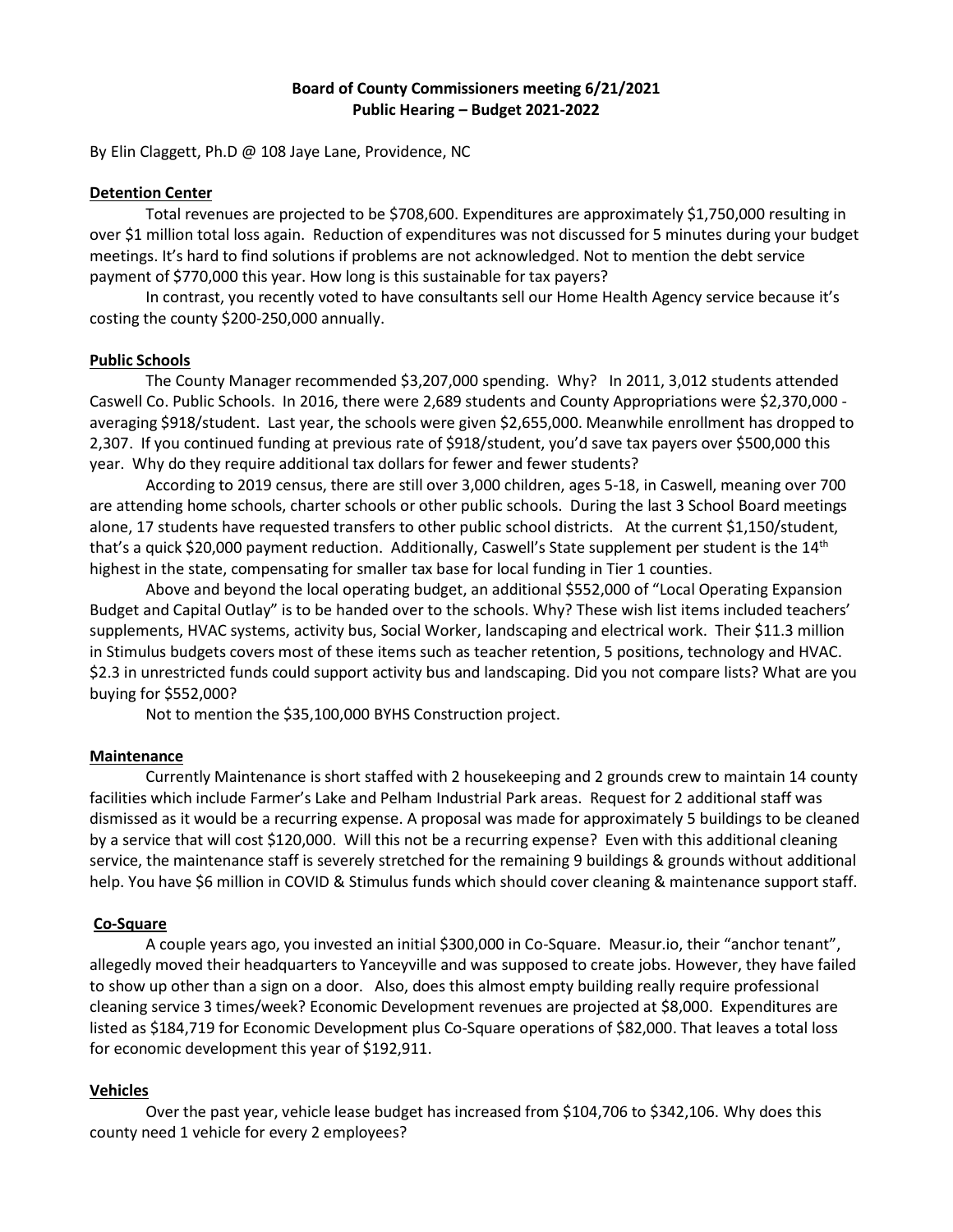# EXPLOSIVES DETONATION ORDINANCE OF CASWELL COUNTY, NORTH CAROLINA

# Caswell County Board Of Commissioners

# David Owen, Chairman Jeremiah Jefferies,

Vice Chairman

RickMcVey

Nathaniel Hall

Steve Oestreicher

John Dickerson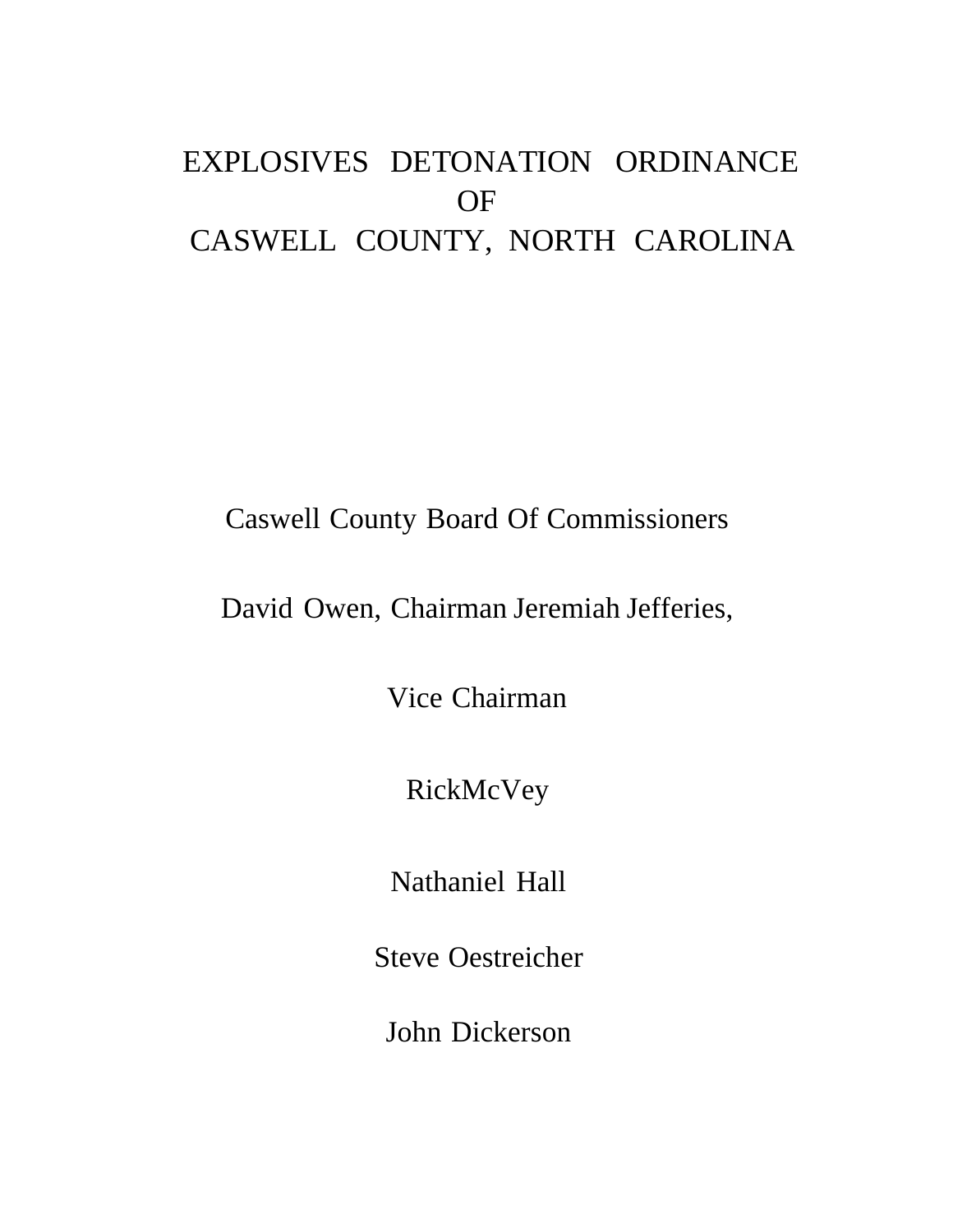# **Table of Contents Chapter 22**

| ARTICLE IV        | Title                          |                      | $\mathfrak{Z}$ |
|-------------------|--------------------------------|----------------------|----------------|
| Section 22-65     | Purpose                        |                      | $\overline{3}$ |
| Section 22-66     | Authority and Enactment        |                      | $\mathfrak{Z}$ |
| Section 22-67     | Jurls <sup>d</sup> iction      |                      | 3              |
| Section 22-68     | Severability                   |                      | $\mathfrak{Z}$ |
| Section 22-69     | Conflict with Other Laws       |                      | $\mathfrak{Z}$ |
| Section 22-70     | Amendment.                     |                      | $\overline{3}$ |
| Section 22-71     | Definitions                    |                      | $\overline{4}$ |
| Section 22-72     | <b>Explosives Restrictions</b> |                      | 5 <sup>5</sup> |
| Section 22-73     | Exceptions                     |                      | 5              |
| Section $22 - 74$ | Violations and Penalties       |                      | 6              |
| Section 22-75     | <b>Effective Date</b>          | $\ddot{\phantom{a}}$ | 6              |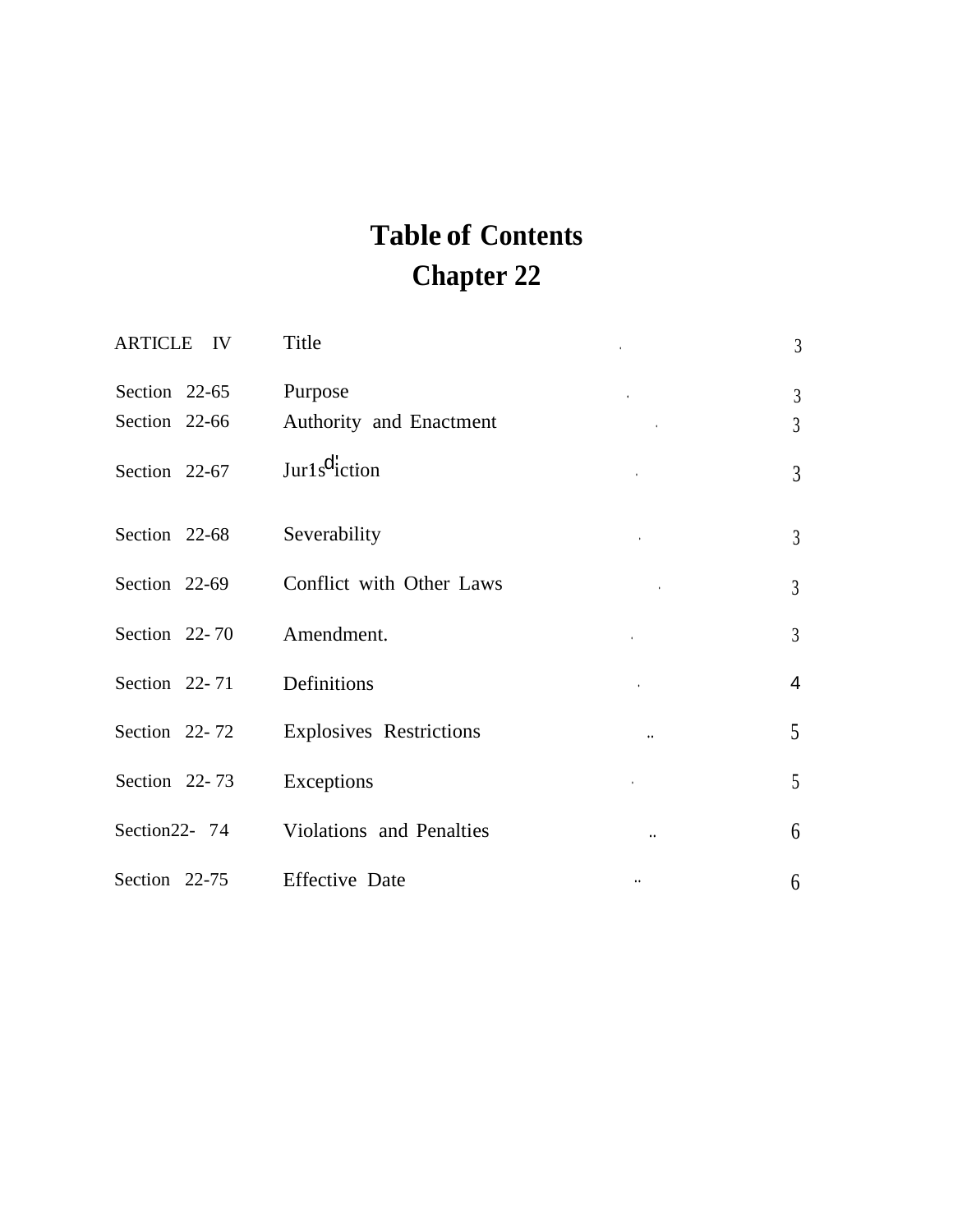#### ARTICLE IV. - **Caswell County Explosives Detonation Ordinance**

#### **Section 22-65. - Purpose**

The purpose of this article is to implement standards for the detonation of explosives that may cause injury, death or damage to personal property, whereas preserving the personal freedom to engage in such activities, while promoting public health, safety, welfare, comfort and prosperity of the citizens of Caswell County.

#### **Section 22-66. - Authorityand Enactment**

The Board of Commissioners of the County of Caswell adopted this article pursuant to the authority conferred by the General Assembly of the State of North Carolina in General Statutes Chapter 153A-128.

#### **Section 22-67. - Jurisdiction**

Under the authority granted by North Carolina General Statute 153A-122, the County is hereby authorized to enact this article within the rural areas of the county and outside and beyond the corporate limits of any municipality of Caswell County.

#### **Section 22-68. - Severability**

If any section of specific provision or standard of this article is found by a court to be invalid, the decision of the court shall not affect the validity of any other section, provision, or standard of this article.

#### **Section 22-69. - Conflict with Other Laws**

It is not intended that this article repeal, abrogate, annul, impair, or interfere with any existing provisions of any other ordinances or laws. However, if the requirements of any other lawfully adopted rules, regulations, or ordinances of the County of Caswell conflict with this article, the more restrictive or that imposing the higher standards will govern.

#### **Section 22-70. - Amendment**

This article may be amended from time to time by the Board of Commissioners of the County of Caswell on its own motion or on petition and after public notice and hearing.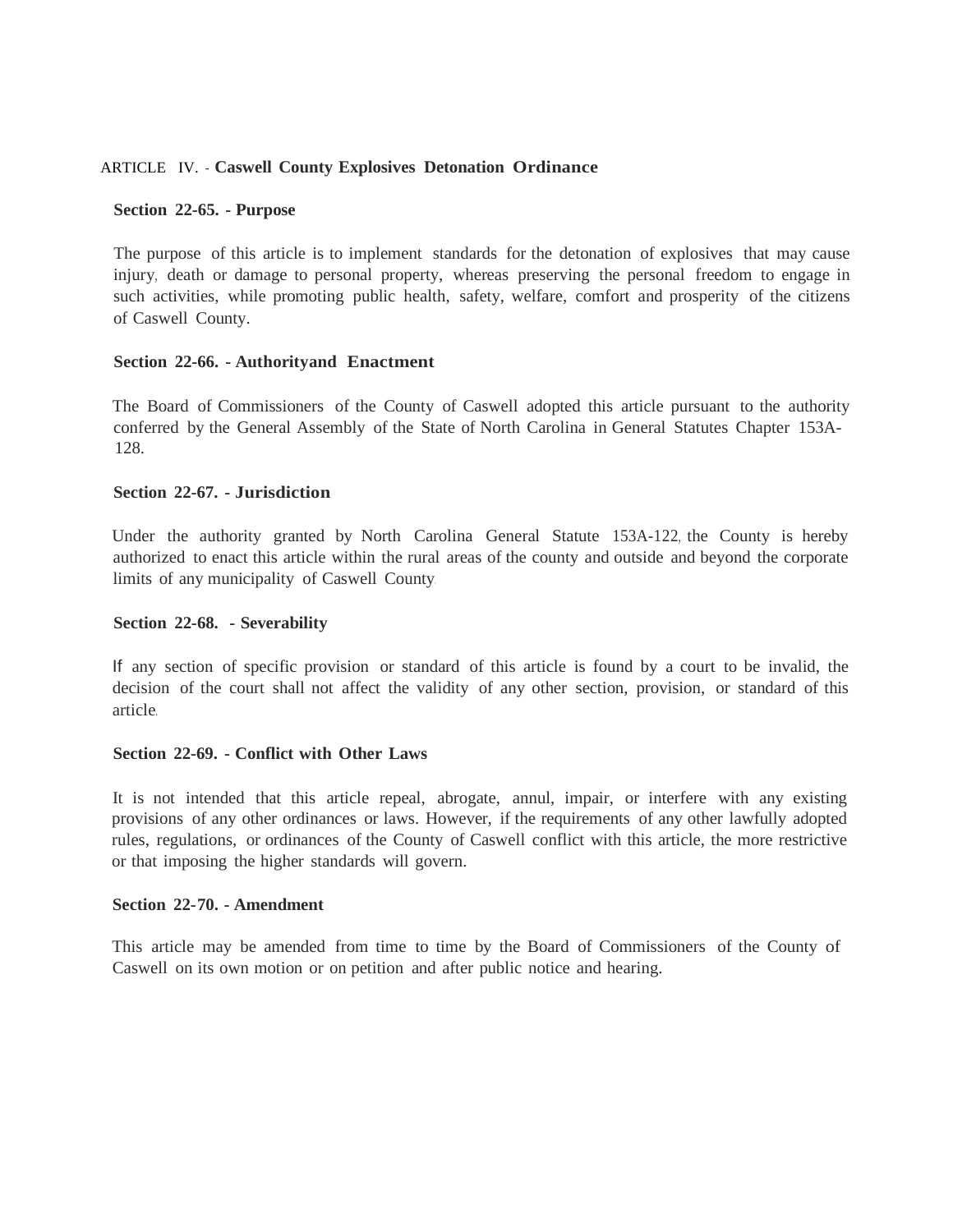#### **Section** 22-**71 - Definitions**

The following words, terms, phrases, when used in this article, shall have the meaning ascribed to them in this section, except where he context clearly indicates a different meaning:

*Detonate* means any action that will cause an explosive material or device to explode.

*Discharge* means to eject or release a material, object, or projectile by a sudden release of tension or pressure.

*Encapsulate* means to enclose within an object or outer shell for the purpose of containment.

*Exploding Target* means a device that is utilized for the purpose of shot confirmation. This type of target is typically comprised of chemicals or materials that react in an explosive manner once impacted by a projectile or a detonating device.

*Explosion* means the sudden, loud, and violent release of energy that happens when something breaks apart in a way that sends parts flying outward.

*Explosive* means a material or combination of materials that have a likelihood of erupting in a violent manner creating an explosion.

*Permanent Building* means a building which is built, constructed, used or intended to support and/or shelter any use or occupancy that is attached to real property by means of permanent foundation, plumbing or electrical connection and is required to obtain a permit and undergo an inspection process in accordance with the North Carolina State Building Code.

*Public Gathering Places* means locations that are subject to the assembly of a group of individuals for a uniform purpose. The following shall be considered as *Public Gathering Places:*  Schools, Churches, Daycares, Parks, Playgrounds, Recreational Areas, Nursing Homes, Hospitals, Family Care *I* Group Homes, Governmental Buildings and Grounds.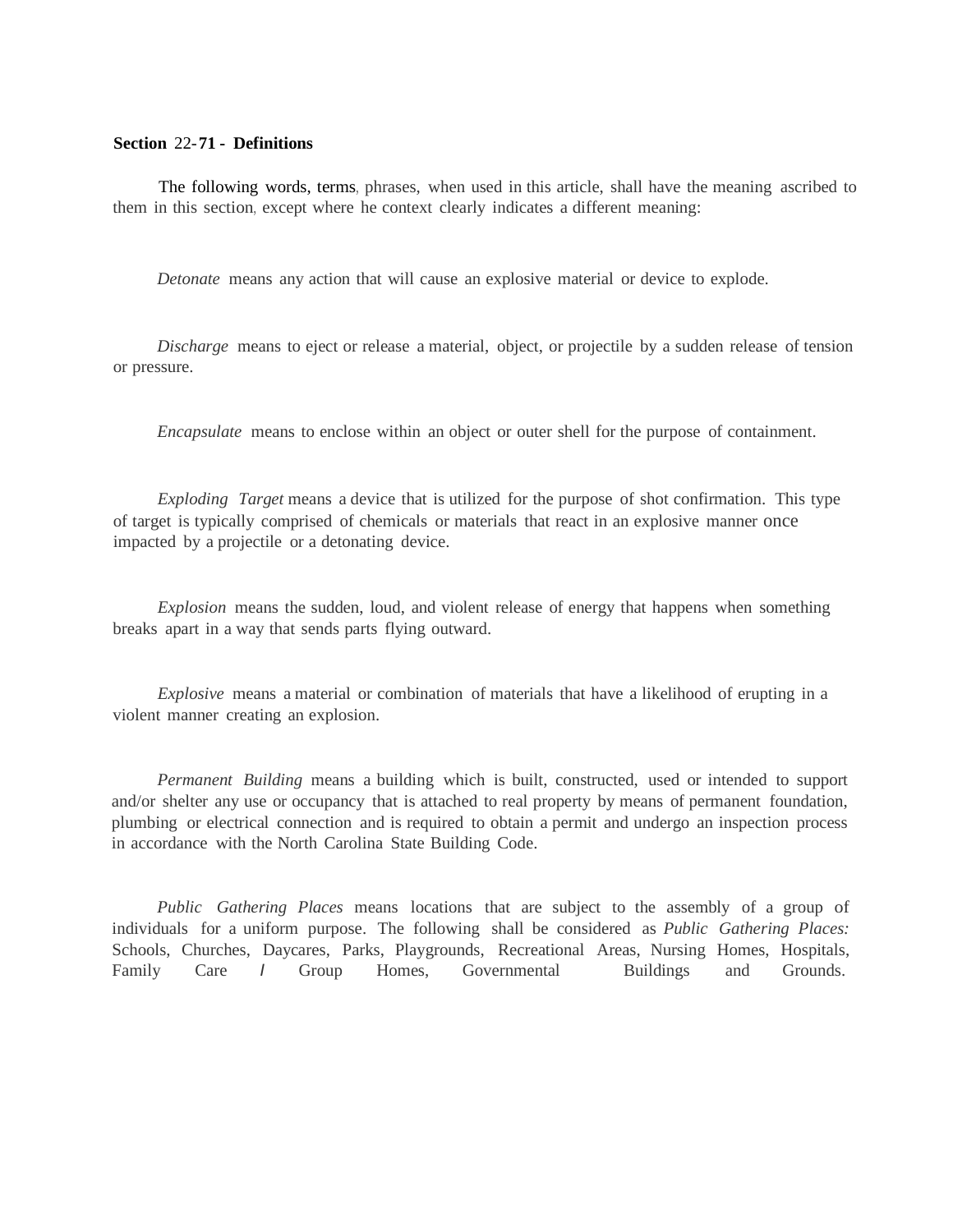Section 22-72. - Explosives Restrictions

It shall be unlawful for any person to cause an explosion:

(1) Within fifteen hundred (1,500) feet as measured in a straight line from the point of detonation to the property line of any public gathering place; or

(2) Without written consent of the owners or tenants of all residential dwellings or permanent buildings located within fifteen hundred (1,500) feet as measured in a straight line from the point of detonation; or

(3) Carelessly or heedlessly in wanton disregard for the safety of others; or

(4) Without due caution or circumspection and in a manner so as to endanger any person or property and resulting in the unlawful property damage or bodily injury of another; or

(5) In a manner resulting in projectiles or shrapnel leaving the property in which the detonation or explosion occurred; or

(6) While under the influence of alcohol or a controlled substance (under the influence: determination by the investigating officer that the person is intoxicated by alcohol or a narcotic to the point where physical and mental faculties are appreciably diminished); or

(7) In the form of an exploding target when encapsulated therefore creating a projectile or shrapnel; or

(8) From the hours of sunset to sunrise.

Section 22-73. - Exceptions

This article shall not be construed to rescind any of the state wildlife laws of North Carolina nor shall it be construed to prohibit the following:

(1) Officers and enlisted personnel of the armed forces of the United States while in the performance of their official duties and acting under orders requiring them to carry arms, weapons or explosives; or

(2) Civil officers of the United States while in the performance of their official duties; or

(3) Officers of the state or of any county, city, or town charged with the execution of the laws of the state when acting in the performance of their official duties; or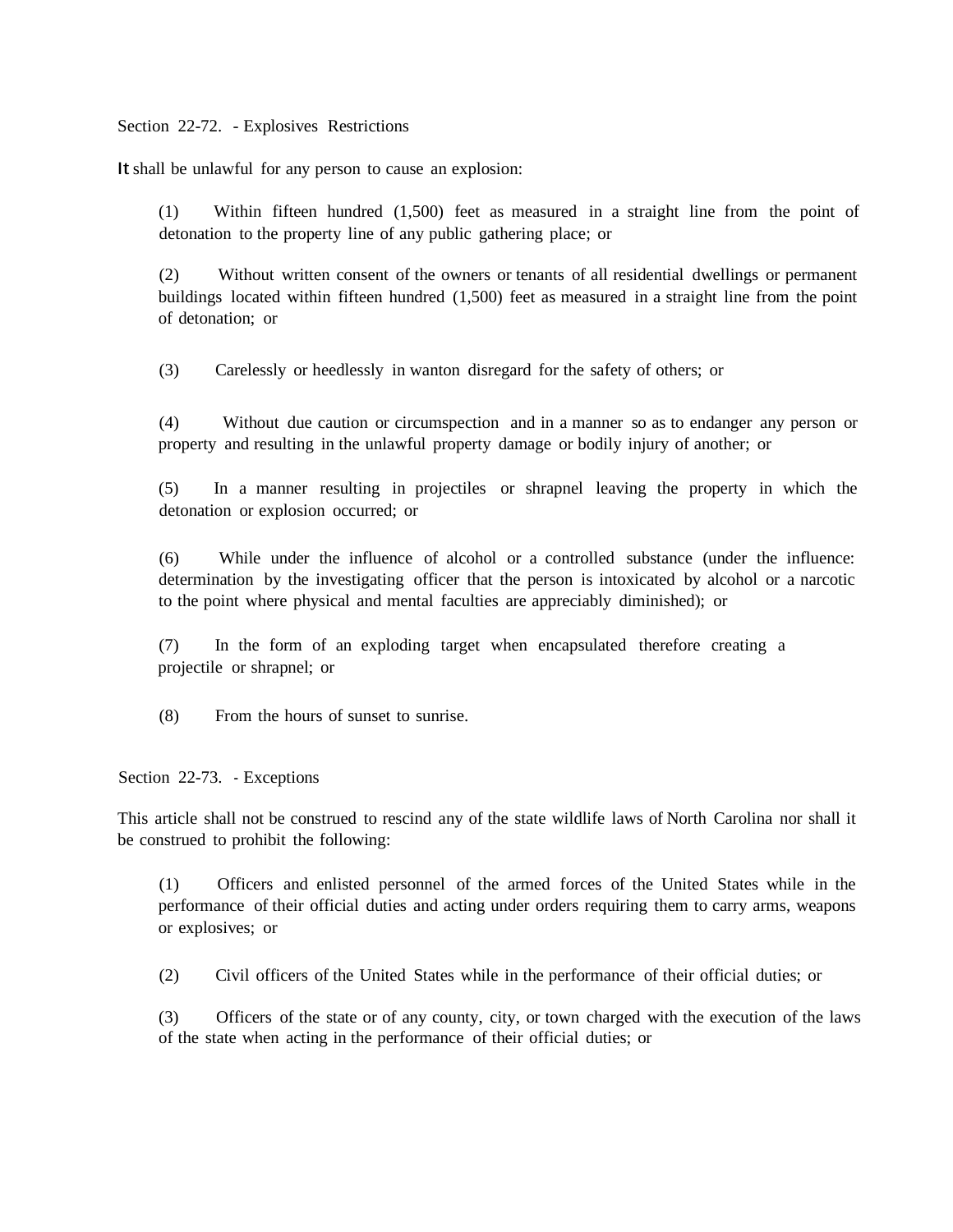(4) The detonation of an explosive at a properly permitted and approved firing range or facility operating as such prior to the adoption of this Ordinance; or

(5) The performance of an historical ceremony or commemorative functions that are conducted involving the discharge of firearms or detonation of explosives that do not involve the release of projectiles; or

(6) Any individual, group or company that possess a valid permit and is operating under all Federal, State and Local guidelines prescribed for such use; or

(7) The use of pyrotechnics or fireworks meeting exempt specifications as referenced in North Carolina General Statutes.

#### **Section 22-74 - Violations and Penalty**

Each violation of this article shall constitute a Class 3 misdemeanor and any person convicted of the same shall be fined not more than five hundred (\$500.00) dollars and/or imprisonment not exceeding thirty (30) days. A violation of this article may be enforced by an appropriate, equitable remedy, including injunction and order of abatement issued from a court of competent jurisdiction in accordance with North Carolina General Statute 153A-123. Furthermore, a violation may cause a civil penalty to be recovered by Caswell County in a civil action in the nature of a debt. Each day's continuing violation of this article shall constitute a separate and distinct offense.

#### **Section 22-75 Effective Date**

This article shall take effect and be in force upon adoption.

Adopted this the 21st day of June, 2021.

#### CASWELL COUNTY BOARD OF COMMISSIONERS

 S/David J. Owen Chairman, David Owen

Attest:

 S/Carla R. Smith Carla R. Smith Clerk to the Board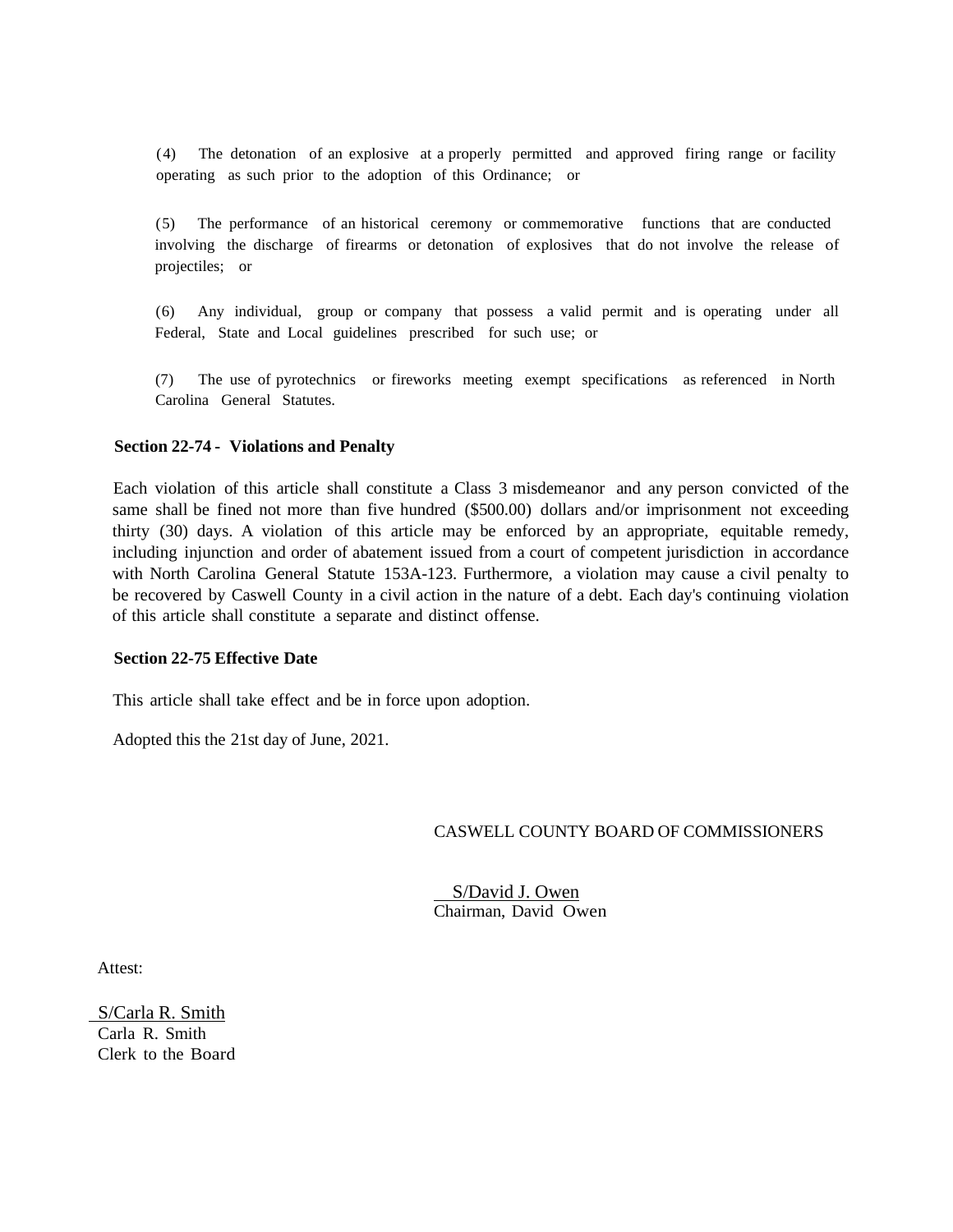#### CONSTRUCTION SERVICES AGREEMENT

#### COSQUARE REPAIR

THE TERMS OF THIS CONSTRUCTION SERVICES AGREEMENT ("CSA") by and between Caswell County, North Carolina ("County") and HM Kern Corporation ("Contractor") apply to all completion of the work described in the Form of Proposal attached hereto as Exhibit A and incorporated herein by reference (the "Proposal").

For the purpose and subject to the terms and conditions hereinafter set forth, the County hereby contracts for the goods, materials, and/or services of the Contractor, and the Contractor agrees to provide the goods, materials, and/or services as described in the this CAS and the Proposal.

### SPECIFIC TERMS

1. Non–waiver: Failure by County at any time to require the performance by Contractor of any of the provisions hereof shall in no way waive or affect the County's right hereunder to enforce the same, nor shall any waiver by the County of any breach be held to be a waiver of any succeeding breach or a waiver of this Non-Waiver Clause.

2. Independent Contractor: The Contractor shall operate as an independent contractor, and the County shall not be responsible for any of the Contractor's acts or omissions. The Contractor shall not be treated as anemployee with respect to the goods, or materials provided, or services performed hereunder for federal or state tax, unemployment or workers' compensation purposes. The Contractor understands that neither federal, norstate, nor payroll tax of any kind, shall be withheld or paid by the County on behalf of the Contractor or the employees of the Contractor.

3. Insurance: Contractor shall maintain, at its sole expense, Commercial General Liability Insurance, Automobile Insurance, Workers' Compensation Insurance, and any additional insurance as may be required by County. Contractor shall provide the County proof of insurance naming the County as an additional insured on the policies referenced herein prior to performing any work pursuant to this Agreement.

4. Indemnity: To the extent authorized by North Carolina law the Contractor agrees, without limitation, to defend, indemnify, and hold harmless Caswell County from all losses, liabilities, claims, demands, suits, costs, damages or expenses (including reasonable attorney's fees) arising from bodily injury, including death, to any person or persons or damage to or destruction of any property caused in whole or in part by any negligent or intentional act or omission on the part of the Contractor in carrying out Contractor's duties and obligations related to the goods or materials provided or services to be provided in the Proposal. It is the intent of this provision to require the Contractor to indemnify the County to the fullest extent permitted under North Carolina law.

5. Termination/Cancellation: The Proposal may be terminated at any time by mutual written agreement of the parties or by the County, without penalty or further obligation, upon written noticeto the Contractor. County may suspend the Proposal and this Agreement upon verbal notice to Contractor.

6. Entire Agreement and Signatures: The parties have read the terms of the Proposal and this CSA and agree to be bound by all of the terms, and further agree that the Proposal together with this CSA constitutes the complete and exclusive statement of the agreement between the parties unless and until modified in writing and signed by the parties. Modifications may be evidenced by telefacsimile or email signature. This CAS together with the Proposal and any amendments or modifications may be executed electronically. All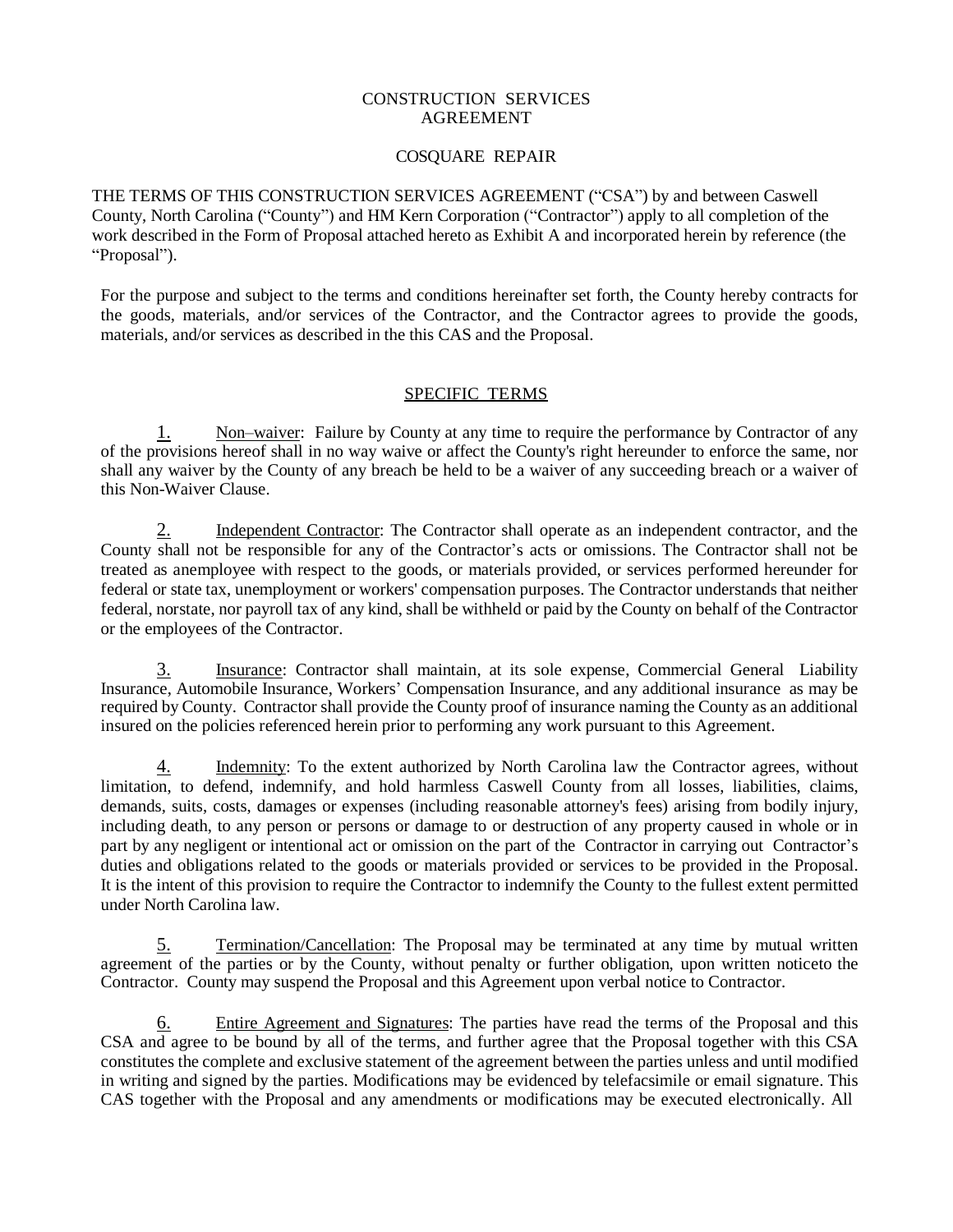electronic signatures affixed hereto evidence the consent of the Parties to utilize electronic signatures and the intent of the parties to comply with Article 11A and Article 40 of North Carolina General Statute Chapter 66.

7. Governing Law and Priority: Both parties agree that the Purchase Order shall be governed by the laws of the State of North Carolina and Caswell County. Contractor shall at all times remain in compliance with all applicable local, state, and federal laws, rules, and regulations including but not limited to all state and federal anti-discrimination laws, policies, rules, and regulations. Any violation of this requirement is a breach of this CSA and County may immediately terminate without further obligation on the part of the County. By entering into this CSA Contractor certifies that Contractor has not been identified, and has not utilized the services of any agent or subcontractor identified, onthe list created by the State Treasurer pursuant to G.S. 147-86.58. By entering into this CSA Contractor certifies that Contractor has not been identified, and has not utilized the services of any agent or subcontractor identified, on the list created by the State Treasurer pursuant to G.S. 147-86.81. By entering into this CSA Contractor affirms Contractor is and shall remain in compliance with Article 2 of Chapter 64 of the North Carolina General Statutes.

8. Dispute Resolution: Neither party may initiate binding arbitration. Any disputes shall be resolved by nonbinding mediation. If such mediation fails either party may initiate litigation to resolve the dispute. Should either party initiate litigation to settle any dispute involving the terms of the Proposal or this CSA such litigation shall be initiated in the General Court of Justice of North Carolina seated in Caswell County, North Carolina.

9. Warranty: Contractor represents and agrees that Contractor is duly licensed and qualified to perform and fully capable of performing and providing the goods, materials, and/or services purchased in a fully competent, professional and timely manner to the satisfaction of the County. Contractor shall be responsible for all errors or omissions, in the performance of the Proposal. Contractor shall correct any and all errors, omissions, discrepancies, ambiguities, mistakes or conflicts at no additional cost to the County. The Contractor expressly warrants that all materials, supplies and workmanship covered by the Proposal and this CSA will conformto the specifications, drawings, and/or samples referenced on the Proposal and shall be free from defects in material and/or workmanship and shall be merchantable. With regard to services performed pursuant to the Proposal and this CSA Contractor expressly warrants Contractor is competent and able to perform such services, the services shall be performed in a workmanlike manner, Contractor shall exercise reasonable care and diligence in performing services pursuant to this order in accordance with generally accepted standards of this type of practice throughout the United States and in accordance with applicable federal, state and local laws and regulations applicable to the performance of these services. Contractor is solely responsible for the professional quality, accuracy and timely completion and/or submission of all work related to the services, shall be responsible forits errors and omissions and shall correct such errors and omissions at no additional cost to the County. This warranty shall survive any inspection, delivery acceptance, and/or payment by Caswell County.

10. Non-Appropriation: Contractor acknowledges that County is a governmental entity, and the validity of this order is based upon the availability of public funding under the authority of its statutory mandate. In the event that public funds are unavailable and not appropriated for the performance of County's obligations under this order, then this order shall automatically terminate without penalty to County immediately upon written notice to Contractor of the unavailability and non-appropriation of public funds.

11. Time for Completion: Contractor shall complete the work specified in the Proposal within thirty calendar days following the full execution of this CSA. Failure to complete the work on time will subject Contractor to liquidated damages in the amount of \$100 per day for each day the work is not so completed.

12. Payment: The payment due the Contractor as specified in the Proposal shall not become due until the County approves the work and the Contractor has furnished to the County: (A) an affidavit by the Contractor signed, sworn, and notarized to the effect that all payments for materials, services, or for any other reason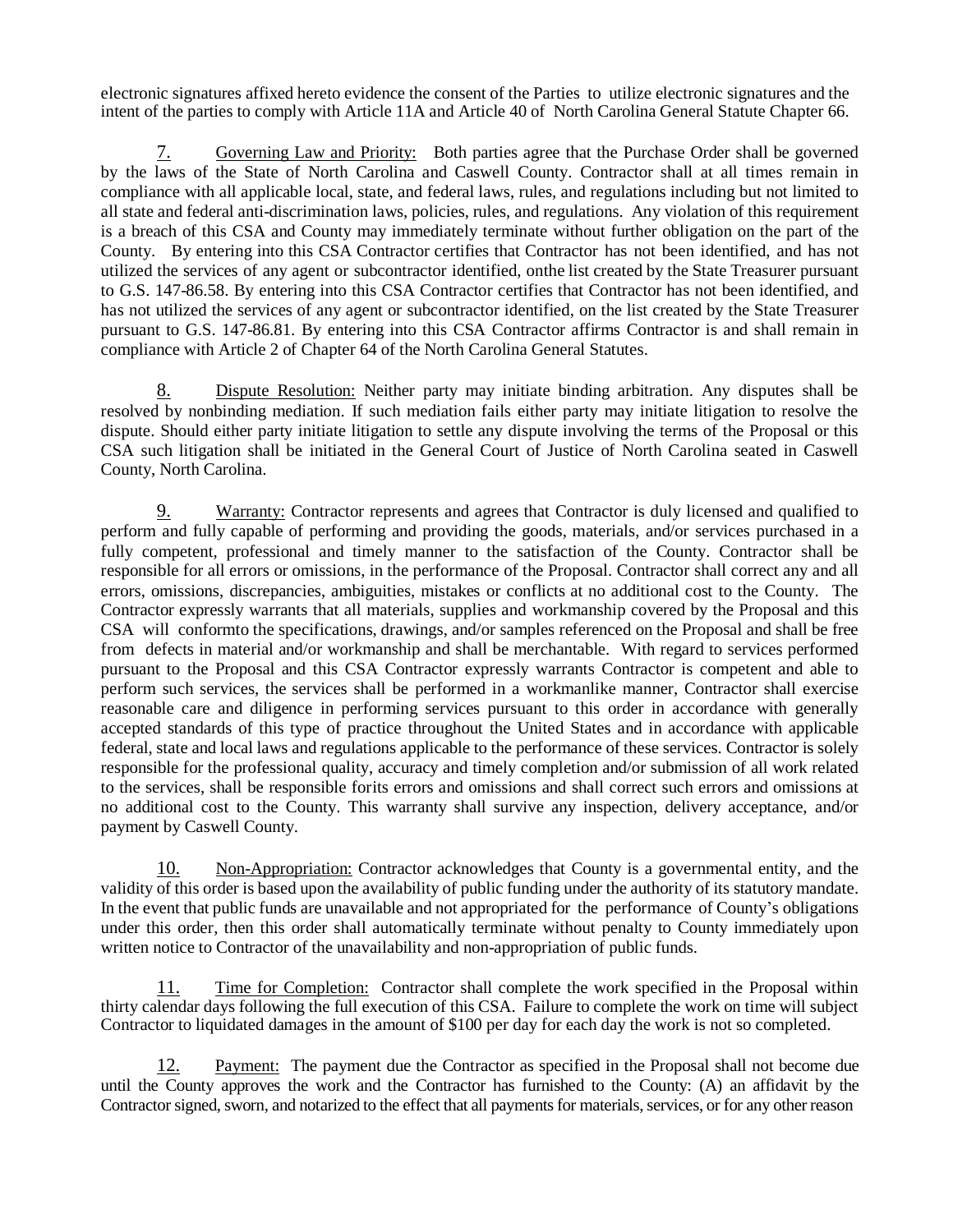in connection with the work or performance of the Proposal have been satisfied and that no claims or liens exist against the Contractor in connection with the same; (B) affidavits from each subcontractor and supplier signed, sworn, and notarized to the effect that (i) each such subcontractor or supplier has been paid in full by the Contractor for all work performed and/or materials supplied by him in connection with the Proposal, and (ii) that all payments for materials, services, and for any other reason in connection with the subcontract or supply contract have been satisfied and that no claims or liens exist against the subcontractor or supplier in connection therewith; and (C) written confirmation from Contractor it has completed the work specified in the Proposal. In the event that the Contractor cannot obtain an affidavit, as required above, from any subcontractor or supplier, the Contractor shall state in the Contractor's affidavit that no claims or liens exist against such Subcontractor or supplier to the best of the Contractor's knowledge, and that if any appear afterwards, the Contractor shall save the Owner harmless for all costs and expenses, including attorneys fees, on account thereof.

13. Assignment: The Contractor shall not assign any portion of this Agreement nor subcontract the Work in its entirety without the prior written consent of the Owner.

14. Change Orders: Any deviation, addition, or modification of the materials or services from specified on the Proposal must be indicated on a Change Order executed by Contractor and Count. In no event shall County be responsible to pay Contractor any sum in excess of the "Base Price" listed in the Proposal unless or until County and Contractor enter into a fully executed Change Order.

[THIS SPACE INTENTIONALLY LEFT BLANK-SIGNATURE PAGE FOLLOWS]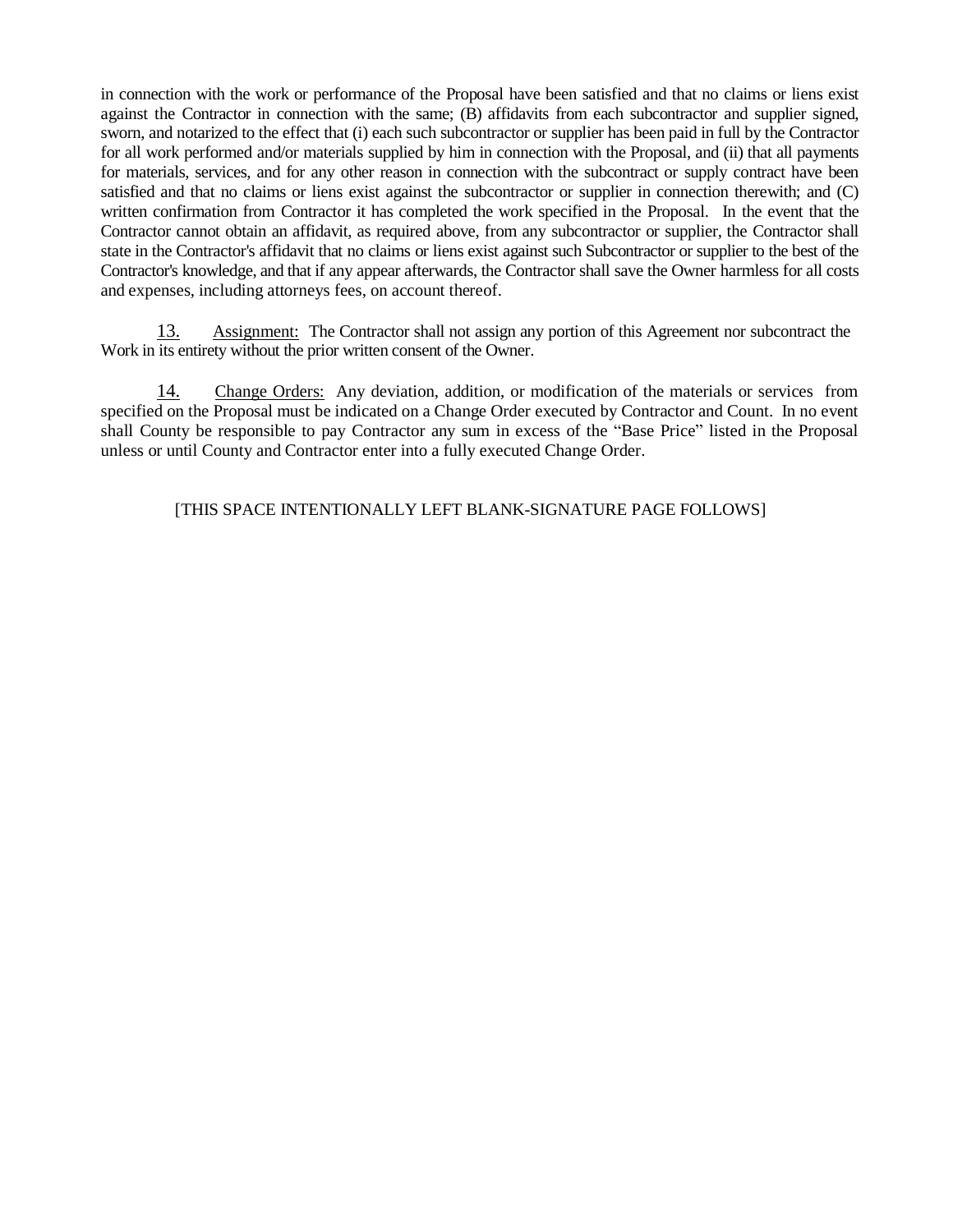#### CONSTRUCTION SERVICES AGREEMENT

#### SIGNATURE PAGE

Contractor:

| HM Kern Corporation |
|---------------------|
| By:                 |
| Printed Name:       |
| Title:              |

Caswell County: By: S/David J. Owen Printed Name: David J. Owen Title: Chairman

This instrument has been pre-audited in the manner required by the local Government Budget and Fiscal Control Act.

S/Jennifer D. Hammock

Caswell County Finance Officer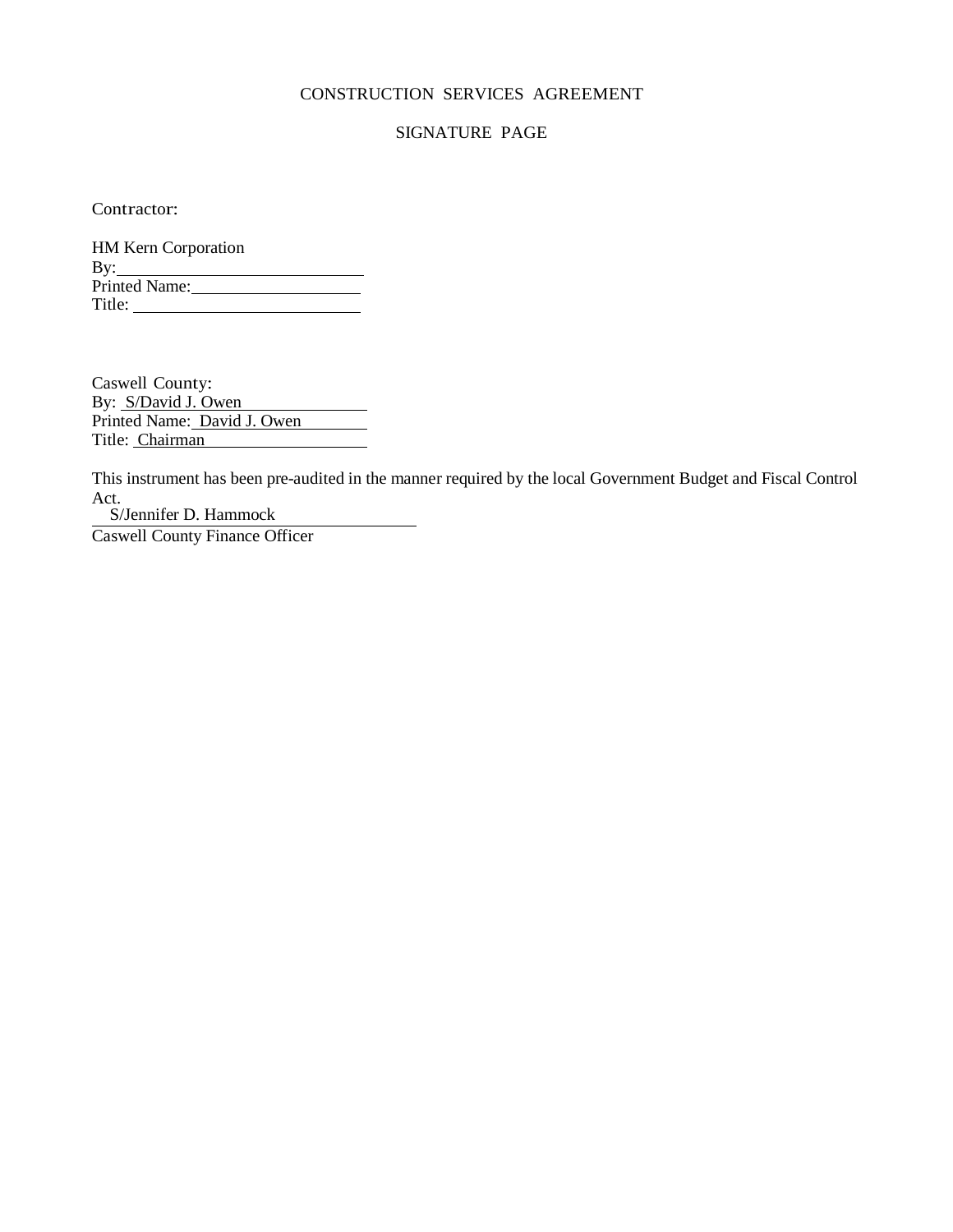#### EXHIBIT A

#### FORM OF PROPOSAL

| Project: CoSquare Damage Repairs        | Bid Package: n/a |                      |
|-----------------------------------------|------------------|----------------------|
| Owner: CoSquare                         | Contractor:      | H.M. Kem Corporation |
| 106 Court Square, Yanceyville, NC 27379 | Date:            | May 6, 2021          |

H.M. Kern Corporation is pleased to provide CoSquare with a proposal for the:

**CoSquare Damage Repairs** (106 Court Square, Yanceyville, NC 27379)

#### **Base Pricing**

Our proposal is for the furnishing of all necessary materials, equipment, machinery, tools, apparatus, means of transportation and labor necessary for damage repairs as sustained by CoSquare in Yanceyville, NC.

Base Price: Eighteen Thousand

Dollars (\$) 18,000.00

#### **Scope of Work**

The following represents H.M. Kern Corporation's understanding of the scope of work required by the owner per onsite conversations and site visit between Cori Lindsay (Caswell County Economic Development Director) and Todd Hodges (H.M. Kern Corporation President and Owner) as conducted on April 19, 2021:

- Remove temporary weather enclosures at damaged area and provide temporary weather and security enclosures to protect interior space until new glazing can be installed.
- Remove all glass and glazing remaining in opening on the north side of the main entrance. 30
- Provide new wood stud framing as required to re-frame exterior window / wall opening (approximately 9' high by 14' wide).
- Provide and install new glazing with interior muntin, color to match existing as closely as possible.
- Provide and install new interior wood trim at window openings to match existing.
- Provide and install interior gypsum board sheathing, insulation, and corrugated metal wall panels to match existing.
- Provide and install exterior wood paneling and trim below new glazed window opening.
- Repair chipped brick at exterior rowlock.
- Provide and install exterior / interior painting as required to blend into existing finishes.
- Lightly sand and install sealer to repair scratches on "river" flooring feature.
- Clean and buff out scuffs at existing terrazzo flooring as indicated during site visit.

#### **Time Frame**

H.M. Kern Corporation proposes to complete all work within 30 Calendar Days from receipt of a fully executed contract, approved building permits, approved submittals / shop drawings and procurement of required materials (schedule may be modified based upon delivery of materials).